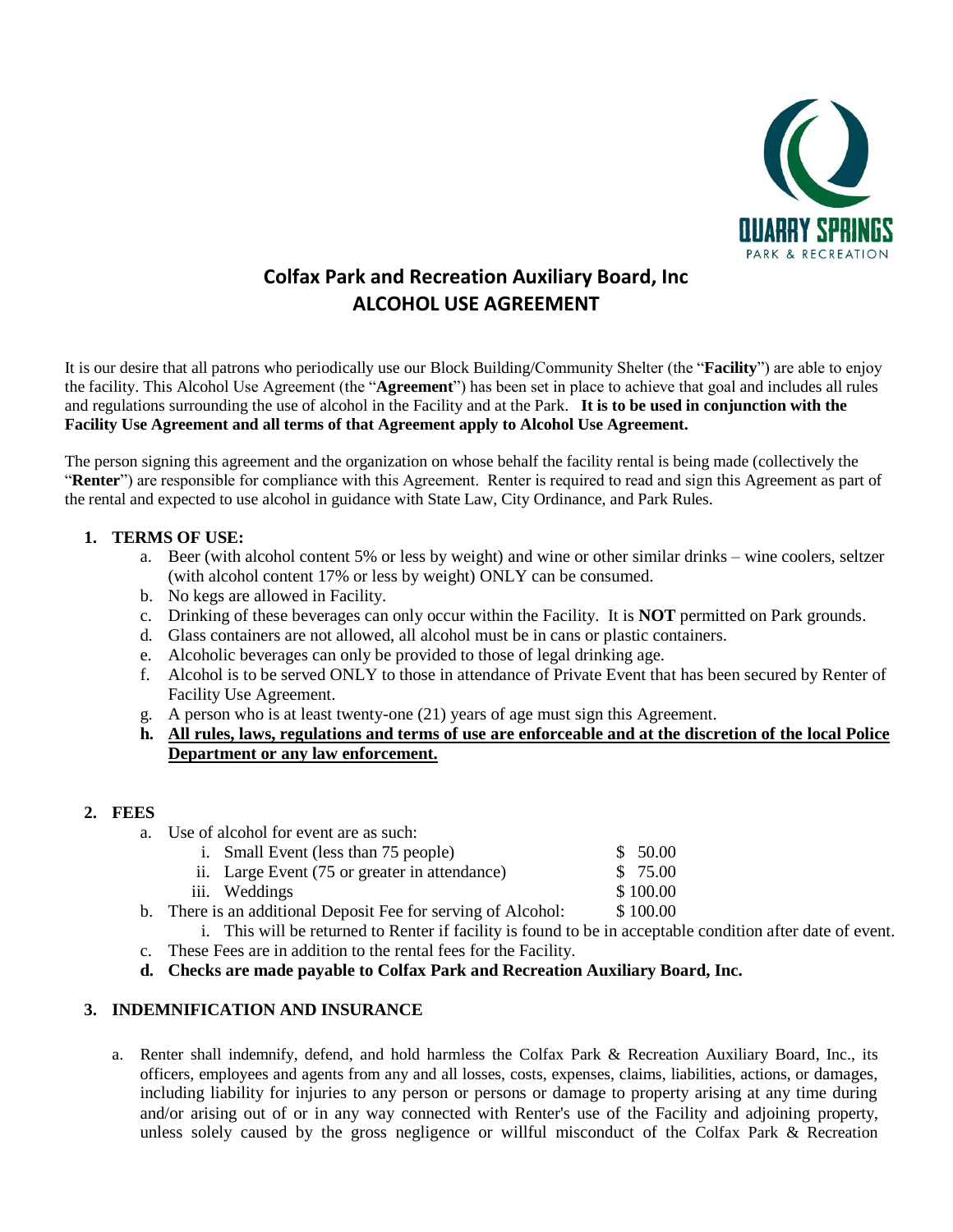Auxiliary Board, Inc., its officers, employees, or agents.

- b. Renter should have general liability insurance against any and all losses, costs, expenses, claims, liabilities, actions or damages, including liability for injuries to any person or persons or damage to property arising at any time during and/or arising out of or in any way connected with Renter's use of the Colfax Park & Recreation Auxiliary Board, Inc. facilities and adjoining property and submit a copy of certificate of insurance.
- c. Renter shall report any personal injuries or property damage arising at any time during and/or arising out of or in any way connected with Renter's use of the facilities. Notify the manager immediately. Renter waives any right of recovery against the Colfax Park & Recreation Auxiliary Board, Inc., its officers, employees, and agents for fires, floods, earthquakes, civil disturbances, regulation of any public authority, and other causes beyond their control. Renter shall not charge results of "acts of God" to the Colfax Park & Recreation Auxiliary Board, Inc., its officers, employees, or agents.
- d. Renter waives any right of recovery against the Colfax Park & Recreation Auxiliary Board, Inc., its officers, employees, and agents for indemnification, contribution, or declaratory relief arising out of or in any way connected with Renter's use of the Facility and adjoining property, even if the Colfax Park & Recreation Auxiliary Board, Inc, its officers, employees, or agents seek recovery against Renter.

#### **4. EVENT INFORMATION:**

- a. Description of Event: \_\_\_\_\_\_\_\_\_\_\_\_\_\_\_\_\_\_\_\_\_\_\_\_\_\_\_\_\_\_\_\_\_\_\_\_\_\_\_\_\_\_\_\_\_\_\_\_\_\_\_\_\_\_\_\_\_\_\_
- b. Date/Time of Event: \_\_\_\_\_\_\_\_\_\_\_\_\_\_\_\_\_\_\_\_\_\_\_\_\_\_\_\_\_\_\_\_\_\_\_\_\_\_\_\_\_\_\_\_\_\_\_\_\_\_\_\_\_\_\_\_\_\_\_\_
- c. Estimate Attendance: \_\_\_\_\_\_\_\_\_\_\_\_\_\_\_\_\_\_\_\_\_\_\_\_\_\_\_\_\_\_\_\_\_\_\_\_\_\_\_\_\_\_\_\_\_\_\_\_\_\_\_\_\_\_\_\_\_\_\_

#### Please read the following:

**I am an authorized agent for the organization/person submitting this Agreement. The information provided in this Agreement is true and correct. I have read and understand this Agreement and agree to all the of the aforementioned rules, regulations and conditions of use.**   $S$ *ignature:* 

| Telephone: Home                                      |  |  |  |  |
|------------------------------------------------------|--|--|--|--|
| Email:<br><u> 1980 - Johann Stone, mars et al. (</u> |  |  |  |  |
| Date:                                                |  |  |  |  |

### **Please note that the Colfax Park and Recreation Auxiliary Board, Inc must provide permission for use of alcohol for said event. Permission is only granted once an authorized Board Member signs this agreement.**

**Permission may be denied by the Colfax PAB for any reason. Renter has right to appeal to City of Colfax Council to coincide with ordinance if Colfax PAB denies.** 

## **COLFAX PARK & RECREATION AUXILIARY BOARD, INC.**

By:  $\Box$ Name: Title: Date: